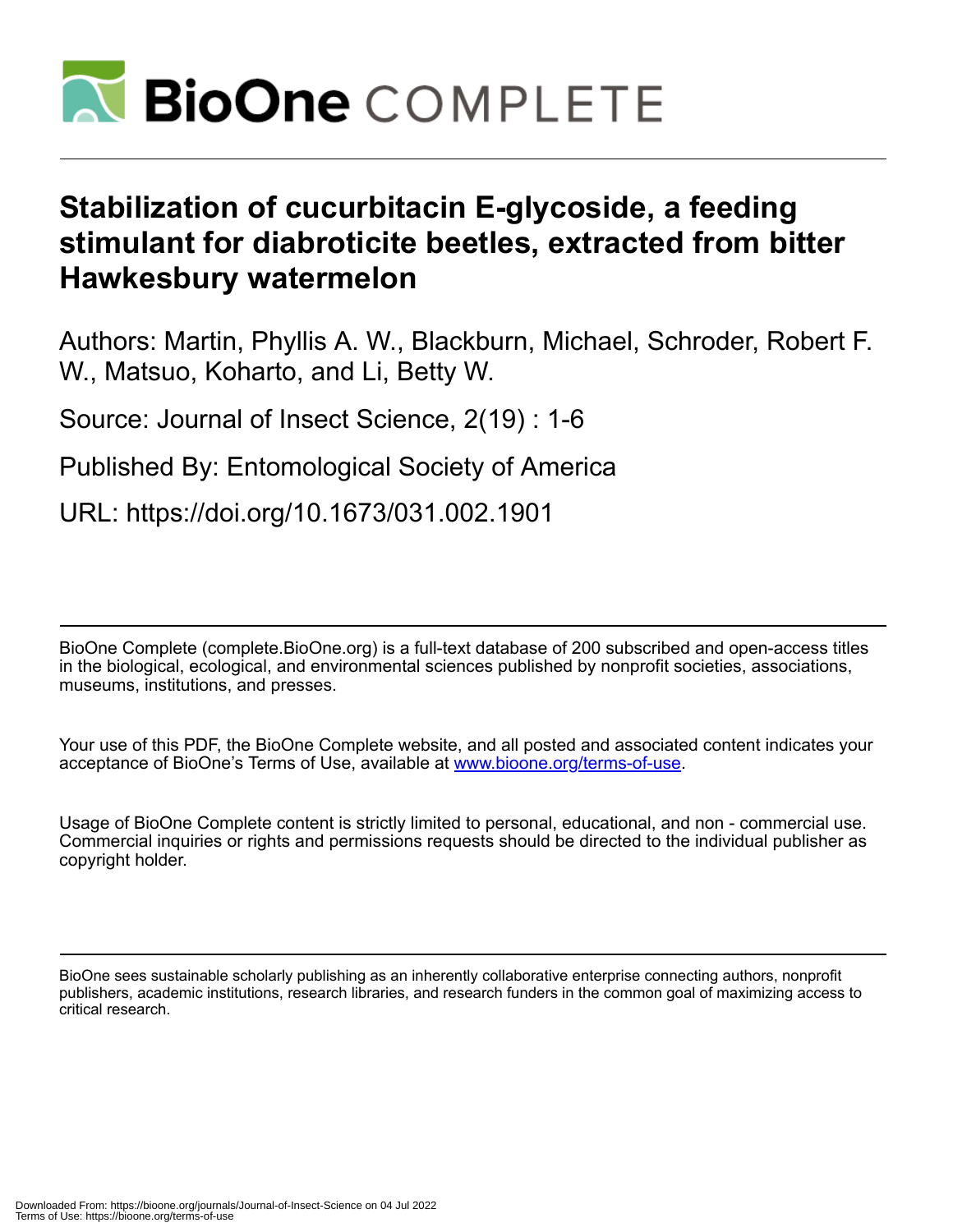

Martin A.W.P., Blackburn M., Schroder F.W.R., Matsuo K., and Li W.B. 2002. Stabilization of cucurbitacin Eglycoside, a feeding stimulant for diabroticite beetles, extracted from bitter Hawkesbury watermelon. 6pp. *Journal of Insect Science*, 2:19. Available online: insectscience.org/2.19

## **Stabilization of cucurbitacin E-glycoside, a feeding stimulant for diabroticite beetles, extracted from bitter Hawkesbury watermelon**

Phyllis A.W. Martin<sup>1</sup>, Michael Blackburn<sup>1</sup>, Robert F.W. Schroder<sup>2</sup>, **Koharto Matsuo3 , and Betty W. Li4**

*USDA/ARS 1 Insect Biocontrol Laboratory, 2 Retired, 3 Visiting scientist, 4 Food Composition Laboratory, Beltsville, MD 20705* pmartin@asrr.arsusda.gov

Received 6 June 2002, Accepted 2 September 2002, Published 9 September 2002

## **Abstract**

Cucurbitacins are feeding stimulants for diabroticite beetles, including corn rootworms and cucumber beetles, which can be added to a bait containing an insecticide thereby reducing the levels of other insecticide treatments needed to control these pests. One of them, cucurbitacin E- glycoside, is water soluble and easily processed from mutant bitter Hawkesbury watermelons (BHW) that express elevated levels of cucurbitacin. Storage of BHW extract at room temperature resulted in a 92% reduction of cucurbitacin E-glycoside over two months, while refrigeration or freezing resulted in a 60% loss of the active ingredient during this time. The loss of the active ingredient was correlated with an increase in BHW extract pH from 5 to greater than 9. The increase in pH of the BHW extracts at room temperature appeared to be due to the growth of certain bacteria, especially *Bacillus spp*. In refrigerated extracts, the pH remained relatively constant, and bacterial growth was dominated by bacteria such as *Lactobacilli*. An alternative to refrigeration is concentration of BHW extract. One means of concentration is spray drying, but the high sugar content of the BHW extract (20mg/ml glucose, 40mg/ml fructose) makes this technique impractical. Fermentation of the BHW extract by the yeast, *Saccharomyces boulardii*, eliminated the sugars and did not raise the pH nor alter the cucurbitacin E-glycoside content of the extract. Elimination of the sugars by fermentation produced an extract that could be successfully spray dried. BHW extract fermented by *S*. *boulardii* produced a higher level of feeding stimulation for spotted cucumber beetles in laboratory choice tests. When applied to cucumbers, there was no difference in control of spotted and striped cucumber beetles between baits of fresh or fermented juices combined with the same insecticide.

*Keywords*: *Diabrotica undecimpunctata howardi*, *Acalymma vittatum*, spotted cucumber beetle, striped cucumber beetle, feeding stimulant, fermentation

*Abbreviation*: BHW bitter Hawkesbury watermelon cfu colony forming unit PDA potato dextrose agar RM recovery medium

## **Introduction**

Diabroticite beetles (Coleoptera: Chrysomelidae) are important pests of corn including, for example, corn rootworms. Certain species of these beetles also feed on soybeans, melons, cucumbers, and peanuts. Besides damaging the crop, the adult beetles transmit bacterial wilt and viral diseases (York, 1992). Much of the insecticide used to control the larvae of these insects is applied to soil prophylactically. Alternatives to soil control are needed to reduce pesticide usage.

Cucurbitacins, common secondary plant compounds of the Downloaded From: https://bioone.org/journals/Journal-of-Insect-Science on 04 Jul 2022 Terms of Use: https://bioone.org/terms-of-use

Cucubitacea, are feeding stimulants for several species of beetles in the corn rootworm complex (Chamblis and Jones, 1966; Metcalf, 1994). These compounds can be added to a bait containing an insecticide thereby reducing the levels of other insecticide treatments needed to control these pests. But many of the curcubitacins occur as insoluble forms making concentration and formulation difficult.

Peterson and Schalk (1985) found that a water extract of a bitter mutant of Hawkesbury watermelon [*Citrullus lanatus* (Thumb.) Matsum. & Nakai (syn. *Citrullus vulgaris* Schad)] elicited a positive feeding response from banded cucumber beetles (*Diabrotica balteata* LeConte). This water-soluble cucurbitacin was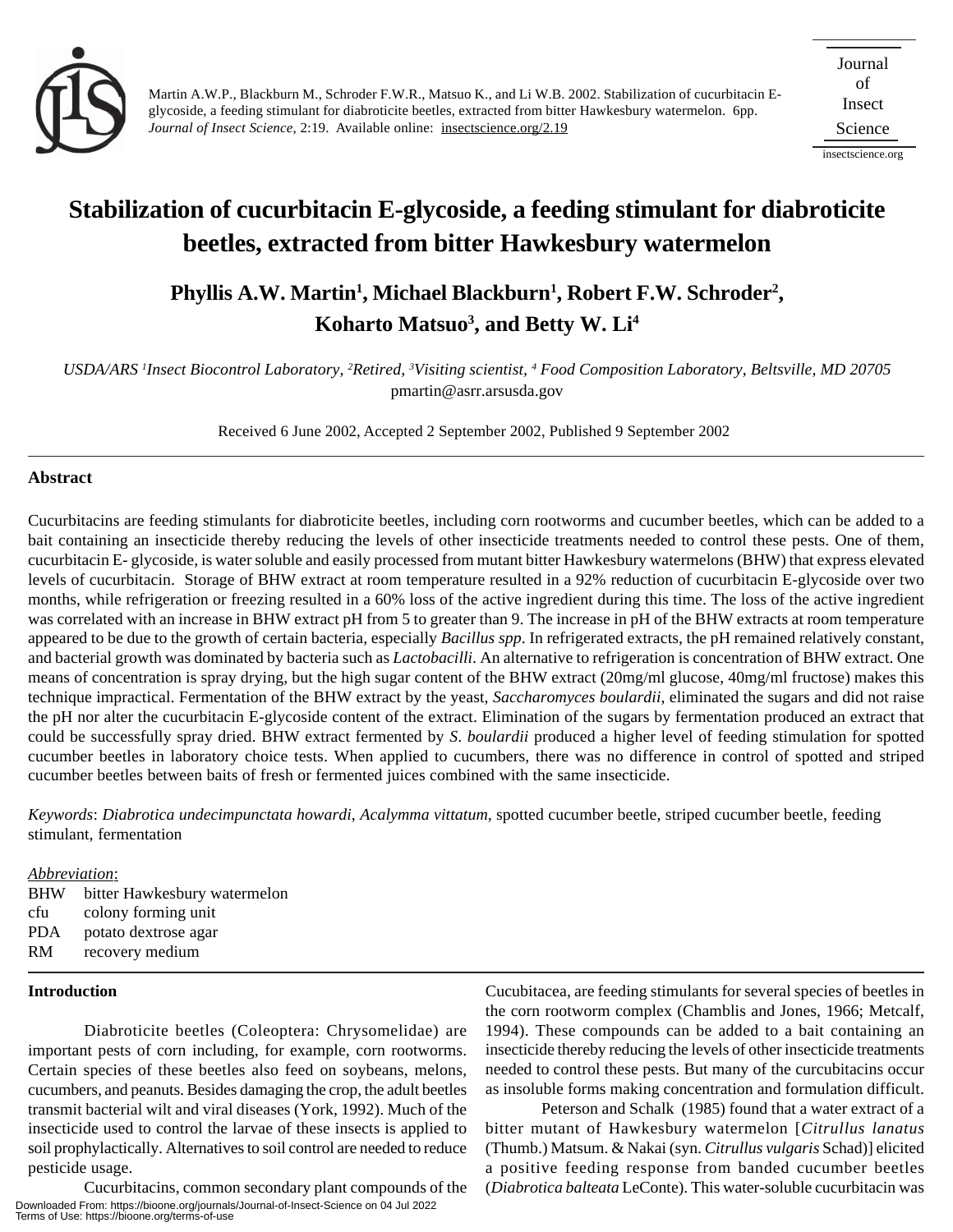identified as cucurbitacin E-glycoside (DeMilo *et al.*, 1998). Extracts of homogenized whole bitter Hawkesbury watermelons (BHW) were used as a component of a bait for adult beetles (Schroder *et al.*, 1998). Cucurbitacin E-glycoside (0.05%) bait in combination with the insecticide phloxine B, successfully controlled spotted cucumber beetles on cucumbers (Schroder *et al.,* 2001).

When stored at room temperature, cucurbitacin E-glycoside is rapidly lost from crude watermelon extract that makes cold storage necessary. One source of degradation of cucurbitacin E-glycoside has been shown to be microbial (Maatooq *et al.*, 1995). Bitter Hawkesbury watermelon extract contains 0.03% to 0.1% cucurbitacin E-glycoside by fresh weight (Matsuo *et al*., 1999) and is composed of more than 90% water. The high water content of this watermelon extract in a bait would make shipping and storage costly.

Spray drying is one method to stabilize and concentrate the cucurbitacin content of the BHW extract, however, the high sugar content of the crude BHW extract complicates this process due to the decomposition of sugars during the heat step. In the present study, we examine the factors responsible for the degradation, develop methods to inhibit degradation, and describe a fermentation process that eliminates sugars from the extract that allows subsequent spray drying of the product.

#### **Materials and Methods**

## *Preparation of extracts*

Bitter Hawkesbury watermelons were grown as recommended by Maryland Cooperative Extension Service, (1999), harvested when ripe, and stored at room temperature for less than a week before processing. Watermelons were washed in hot water (45 °C) to remove soil and loosely associated microbes. Individual watermelons were homogenized and the liquid collected by straining through cheese cloth (BHW extract).

For initial stability studies, the BHW extracts were divided into 10 ml aliquots, placed in sterile 20 ml scintillation vials, and incubated at 25 °C, 4 °C, or -20 °C to simulate storage at room, refrigerator and freezer temperatures. Four samples per storage condition were removed initially and at 4, 8, 13, and 17 weeks. These samples were analyzed for cucurbitacin E-glycoside concentration, numbers of microbes, and pH.

#### *Cucurbitacin E-glycoside concentration*

Cucurbitacin E-glycoside concentration was determined by HPLC (Matsuo *et al.*, 1999). Equal volumes of BHW extract and methanol, with acetophenone (0.01%) as an internal standard, were mixed, filtered, and applied to a C-18 HPLC column (Supelcosil LC 18 column; 250 mm x 4.6 mm; 5 micron packing; Supelco, www.sigmaaldrich.com/Brands/Supelco\_Home.html). The column was run at room temperature, and eluted with a mobile phase of 66% methanol and 34% water on a HP1100 equipped with a diode array detector. Cucurbitacin E-glycoside was detected at 237 nm and quantified by comparison to the acetophenone standard.

#### *Microbial analysis*

Samples of BHW extract were serially diluted, spread in duplicate on half-strength L-agar (Miller 1972), or RM (5 grams Downloaded From: https://bioone.org/journals/Journal-of-Insect-Science on 04 Jul 2022 Terms of Use: https://bioone.org/terms-of-use

tryptone, 2.5 grams yeast extract, 2.5 grams NaCl and 10 grams Oxoid agar/liter), and incubated aerobically at  $30 °C$  for 48 hours. Recovery experiments for yeast were carried out on potato dextrose agar (PDA, Difco, www.voigtglobal.com/DIFCO.htm) under the same conditions. Microbial recovery is expressed as colony forming units (cfu) per ml.

Aerobic microbes isolated from extracts of BHW were identified using the Biolog system (version 3.5, Hayward, CA, USA) of substrate utilization for bacteria, which generates a similarity index relative to other strains in the database.

## *Effect of pH on cucurbitacin E-glycoside concentration*

BHW extract was filter-sterilized (0.45 micron nylon filters) and the filtrate divided into five samples. One sample was used as control (pH 5.0), and the other samples were adjusted to pH 6.0, 7.0, 8.0 and 9.0 with 0.1 N KOH. Three 10 ml aliquots of each pH level of the BHW extract were placed in sterile scintillation vials at room temperature. Cucurbitacin E-glycoside concentrations were determined at 0, 1, 3 and 6 days, and corrected for the volume of KOH added. Additional extract was filter-sterilized and heated at 80 °C for 20 minutes to inactivate enzymes. These samples were adjusted to a pH of 5.13 or 9.03 with 0.1 N KOH (in triplicate). Cucurbitacin E-glycoside concentrations and pH were determined at 0, 1, 7, and 14 days.

## *Concentration and fermentation*

Initial attempts to concentrate the BHW extract included spray drying 19 liters of the BHW extract in a spray dryer (1.2 m x 3 m) at the Dairy Laboratory at the University of Maryland. To 19 liters of crude BHW extract, 90 grams of Celite 521 filter aid was added and the mixture was filtered through a No. 2 Whatman filter paper under vacuum. Inlet temperature was set at  $177$  °C and the outlet temperature was 93.3 °C. Residence time was about 9 seconds. A successful attempt to spray dry BHW extract used 9.5 liters of BHW extract, fermented by the yeast *Saccharomyces boulardii* (Universal Food Corp., Milwaukee, WI, USA), and 900 grams of maltodextrin (STAR-DRI 1015, A.E. Staley Mfg.Co., www.aestaley.com/products/cereal/) as a carrier (162.8 °C inlet, 100 <sup>o</sup>C outlet).

BHW extract was fermented on a small scale in 20 ml vials. To begin the fermentation, *S. boulardii* was inoculated at 10<sup>5</sup> cfu/ml (grown on PDA) into 10 ml aliquots of BHW extract. Vials were incubated in triplicate at room temperature (ca.  $25 \text{ }^{\circ}$ C) without shaking. Samples were taken at 1, 2 and 4 days for cell counts, sugar and cucurbitacin E-glycoside concentration.

For larger scale fermentation, *S. boulardii* was inoculated at the same concentration into a five gallon carboy containing 15 liters of BHW extract that had been heated at 80  $\mathrm{^{\circ}C}$  for 30 minutes to kill indigenous microbes. Samples were taken initially, at 5, and at 7 days after inoculation when  $\mathrm{CO}_2$  production had ceased. Carbon dioxide production was monitored by bubble formation. Samples were analyzed for concentration of cucurbitacin E-glycoside and sugar.

#### *Sugar concentration*

The concentration of sugars in BHW extracts was determined by gas chromatography in triplicate (Li, 1996). Aliquots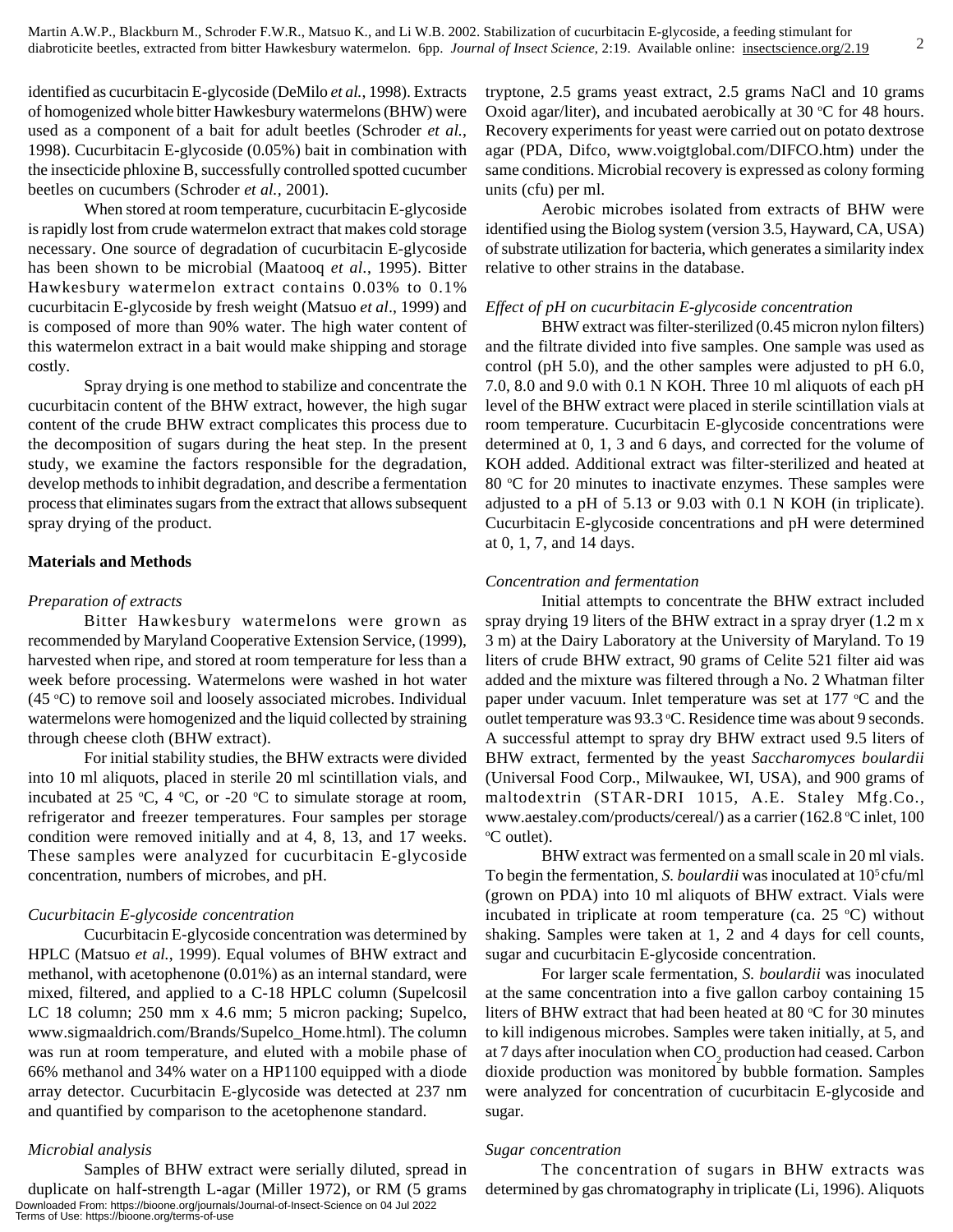(0.05 ml) of stored BHW extract were concentrated to dryness in a Speed Vac Concentrator (Savant Instruments, Inc. www.savec.com/ apr01/savant/sav-home.htm). Pyridine reagent (0.5 ml) containing hydroxylamine hydrochloride and an internal standard, phenyl D glucopyranoside, was added to the dry sugar mixture, mixed, heated at  $75$  °C for 30 minutes, then cooled to room temperature. Hexamethyldisilazane (0.5 ml) and 4 drops of trifluoroacetic acid were added, samples mixed vigorously, and then centrifuged to obtain a clear supernatant containing the sugar derivatives and the excess hydroxylamine hydrochloride as a pellet. Samples were analyzed by gas chromatography on a cross-linked methyl silicone capillary column (Li, 1996).

#### *Insect tests*

We tested the properties of fresh versus fermented BHW extract in the laboratory using a preference test because fermentation altered the odor of the BHW extract. The feeding stimulant activity of cucurbitacin E-glycoside was tested by placing 100 microliters of fermented BHW extract, fresh BHW extract, or a water control on each of three 2 cm Whatman No. 1 filter paper circles in a 150 mm petri dish. Both fresh and fermented BHW extract contained 0.05 milligrams cucurbitacin E-glycoside. Fifteen spotted cucumber beetles, *Diabrotica undecimpunctata howardi* Barber, were placed into each of five dishes Counts of beetles on each paper circle were made every 15 minutes for 2 hours.

The efficacy of the fermented extract under field conditions was tested on cucumbers (*Cucumis sativus* (L.)) at Maryland University WYE Research and Education Center (Graysonville, MD, USA). A 4 x 4 Latin square design was used. Each treatment replicate consisted of three, 21 meter rows. Treatment rows were separated by 3 meter alleys and blocks were separated by 2.4 meter alleys.

Treatments consisted of a single application of: (1) bait prepared with fresh BHW extract (0.052%) and 213 grams/hectare phloxine B as toxicant (D&C Red No. 28,Warner Jenkins, St. Louis, MO, USA), (2) bait prepared with fermented BHW extract (0.053%) and 213 grams/hectare phloxine B, and (3) a water treated control. The microbes in the fermented bait were removed before application by centrifugation. Treatments were applied with a single TeeJet® Flood Jet wide angle, flat spray nozzle (EK4S5), to deliver bait in 100 micrometer droplets, delivering 85 liters/hectare. Boom height was 0.7 meter and coverage encompassed a 4 meter wide band. Cucumber plants had overlapping canopies and 20 cm long fruits. Adult spotted and striped cucumber beetles [*Acalymma vittatum* (Fabricus)] averaged 1/ 0.8 meter row prior to spray application.

In each treatment replicate, two randomly selected 3 meter sections of plants were inspected for beetles. Dead spotted and striped cucumber beetles were counted 1, 2 and 6 days after application. The number of dead beetles was recorded, the same sections were not sampled on subsequent days.

#### *Statistical analysis*

Mean comparisons of cucurbitacin E-glycoside concentrations over time and insect laboratory choice tests over time were performed using the MIXED procedure in SAS with repeated measures and Kenward-Rogers adjustment for degrees of freedom (SAS Institute, 1999). Microbial mean comparisons and mean Downloaded From: https://bioone.org/journals/Journal-of-Insect-Science on 04 Jul 2022 Terms of Use: https://bioone.org/terms-of-use

comparisons for field experiments used the MIXED procedure in SAS with variance grouping, because of unequal variances, and paired t tests. Unless otherwise indicated, comparisons are made on a per volume basis. Means are expressed along with standard error of the mean.

#### **Results**

#### *Decline of cucurbitacin E-glycoside concentration during storage*

The initial concentration of cucurbitacin E-glycoside in BHW extract was  $0.95 \pm 0.11$  mg/ml. When aliquots of BHW extract were stored at room temperature the cucurbitacin E-glycoside content declined to 8.4% of the initial concentration in 8 weeks and to 4.2% in 17 weeks (Figure 1). Cucurbitacin E-glycoside concentration in both refrigerated or frozen BHW extract declined to 79 % of the original concentration over an 8 week period. At 17 weeks, when the experiment was terminated, the concentration of cucurbitacin E-glycoside remaining in frozen BHW extract was 57.9% and in the refrigerated BHW extract was 47.4% of the original concentration. In single samples kept frozen or refrigerated for 1 year the remaining cucurbitacin E-glycoside was 34.8% and 14.5% of the original concentration respectively.



**Figure 1.** Concentration of cucurbitacin E-glycoside in BHW extract stored at various temperatures. (closed circles)  $-20$  °C, (open squares) 4 °C, (crosses) 25 °C. Error bars represent standard error of the mean.  $N = 4$ .

### *Microbes in BHW extract*

The initial microbial load in the BHW extract averaged 8.3  $\pm$  1.4 x 10<sup>4</sup> cfu/ml. Microbial counts from the extract of individual watermelons ranged from  $1.3 \times 10^3$  to  $1.8 \times 10^5$  cfu/ml. In the samples stored at room temperature the number of microbes recovered increased to  $9.86 \pm 0.97 \times 10^7$  cfu/ml in four weeks and remained at this level throughout the experiment. During this time the average pH in these samples also rose from 5.98 to 8.24 (Figure 2). In 20 samples stored at room temperature in which the level of cucurbitacin was below detection limits, the pH averaged  $9.22 \pm 0.47$  and the microbial counts averaged  $4.7 \times 10^7 \pm 0.72$  cfu/ml. Conversely, in 6 samples where the cucurbitacin content was high  $(0.63 \pm 0.34 \text{ mg}/)$ ml) the pH averaged  $4.44 \pm 1.3$  and the microbial counts were lower at  $1.7 \pm 0.31 \times 10^6$  cfu/ml.

In the refrigerated samples, the microbial numbers increased to  $1.48 \pm 0.47$  x  $10^8$  cfu/ml in 4 weeks. The average pH of these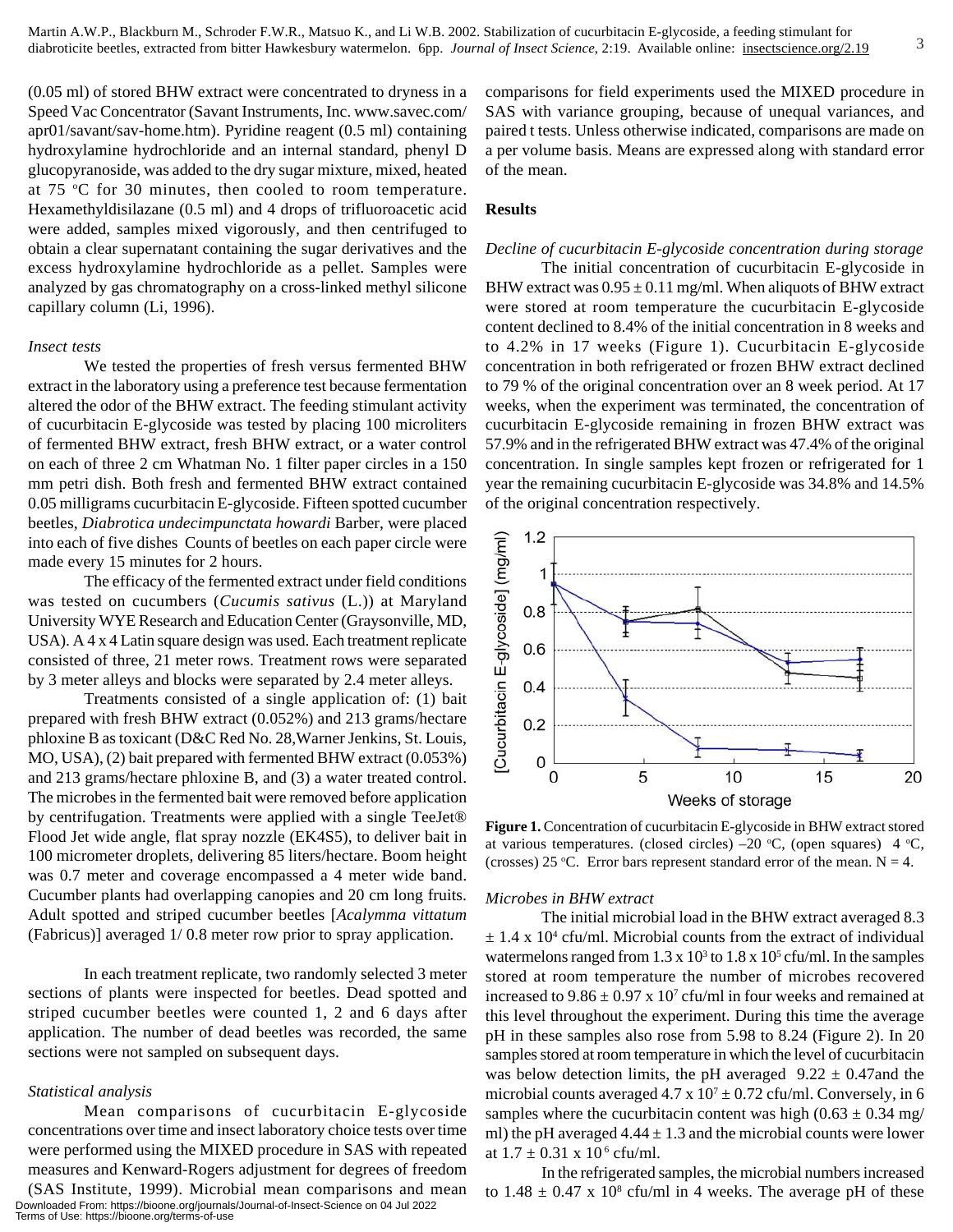

**Figure 2.** pH of BHW extract stored at various temperatures.(closed circles) –20 °C, (open squares) 4 °C, (crosses) 25 °C. Error bars represent standard error of the mean.  $N = 4$ 

samples dropped to a low of 5 and then increased to 5.5 with only 6 samples above pH 7. In the frozen samples, the microbial numbers declined to  $3.89 \pm 2.23 \times 10^3$  cfu/ml. The pH remained relatively constant at 5.4 (Figure 2) with no samples above pH 6.

The types of microbes recovered from the 4  $\rm{°C}$  and 25  $\rm{°C}$ storage temperatures were different. The microbes recovered from 4 °C storage had only one or two colony types, which appeared to be *Lactobacilli* both by colony morphology, size, and distinctive odor. The pH of most of these samples was under 4, which indicated lactic acid formation. Microbes recovered from room temperature samples were more varied and included *Bacillus spp*. (Table 1).

#### *Effect of pH on cucurbitacin E-glycoside concentration*

Since very low or undetectable concentrations of cucurbitacin E-glycoside was observed in samples with high pH values, the effect of elevated pH on cucurbitacin E-glycoside concentration was tested in filter-sterilized samples. In initial experiments, cucurbitacin E-glycoside concentration in filtersterilized extracts at the various pH levels from 5.0 to 9.0 declined at similar rates.

However, when extracts were also heated for 20 minutes at

**Table 1.** Correlation of pH and cucurbitacin content by dominant microbe from bitter Hawkesbury watermelon extracts stored at room temperature.

| Microbe present              | pH  | [Cururbitacin E-<br>glycoside] mg/ml | similarity index |
|------------------------------|-----|--------------------------------------|------------------|
| Rhodotorula mucilaginosa     | 3.8 | 1.01                                 | 0.336            |
| No id Gram -rod              | 6.9 | 0.5                                  |                  |
| Bacillus sp.                 | 7.9 | 0.013                                |                  |
| <b>Bacillus</b> sphaericus   | 9.8 | 0.03                                 | 0.662            |
| Enterobacter cloacae A       | 9.7 | 0.018                                | 0.586            |
| <b>Bacillus</b> brevis       | 9.6 | $\mathbf{0}$                         | 0.662            |
| Stenotrophomonas maltophilia | 9.8 | $\mathbf{0}$                         | 0.801            |

NoidGram-rod 9.8 0 Downloaded From: https://bioone.org/journals/Journal-of-Insect-Science on 04 Jul 2022 Terms of Use: https://bioone.org/terms-of-use

 $80 °C$  (to deactivate enzymes that might be present in the extract) marked differences were observed in cucurbitacin E-glycoside degradation. In the pH 5.13 samples, the concentration of cucurbitacin E-glycoside remained constant (final concentration  $0.541 \pm 0.015$  mg/ml). In the pH 9.03 samples, the cucurbitacin Eglycoside concentration declined from  $0.561 \pm 0.020$  mg/ml to  $0.307$  $\pm$  0.009 mg/ml in 14 days. Although the pH of the BHW sample without the addition of KOH remained constant over the 14 days of the experiment (pH  $5.13 \pm 0.017$ ), the pH 9.03 test sample declined to pH 7.87.

#### *Concentration of BHW extract*

Initial attempts at spray drying led to a product with a taffylike consistency and a burnt sugar odor. Much of the product stuck to the inner wall of the spray dryer. The addition of maltodextrin as a carrier did not eliminate stickiness and burnt sugar odor of product. The problem was suspected to be caused by the presence of free sugars in the BHW extract, which are hygroscopic and decompose at high temperatures.

Glucose and fructose were found in high concentrations in the stored BHW extract. The glucose content ranged from a high of 20.7 mg/ml in the juice of a ripe BHW to a low of 8.6 mg/ml in the juice in a small unripe melon. The fructose content likewise varied from 42.6 mg/ml in a ripe melon to 24.2 mg/ml in a small unripe melon. Stored ripe melons contained on average 20 mg/ml glucose and 40 mg/ml fructose.

In small scale replicated fermentations with *S. boulardii*, the cucurbitacin E-glycoside concentration remained constant or increased slightly, while the sugar concentration decreased to undetectable limits within two days (Table 2). In five gallon carboys, it took 5 days for the glucose and fructose to reach undetectable levels (less than 0.5 micrograms/ml) using *S. boulardii*. The level of cucurbitacin E-glycoside remained unchanged (0.52 mg/ml) in both small-scale fermentation and in the carboys.

Spray drying of 9.5 liters of the *S. boulardii* fermented BHW extract yielded 326 grams of a beige powder (36.2% recovery). This powder was intensely bitter and contained 1.95 grams cucurbitacin E-glycoside (as determined by HPLC) of the 5.2 grams cucurbitacin E-glycoside in the original BHW extract (37% recovery).

#### *Effects on insects*

Preference tests in which spotted cucumber beetles were

Table 2. The effect of fermentation of bitter Hawkesbury watermelon juice by *S. boulardii* on cucurbitacin E-glycoside, fructose and glucose concentration.

| Time (days) | titer<br>$x 10^{6*}$ | [Curcurbitacin E-<br>glycoside] $(mg/ml)$ | Fructose<br>(mg/ml) | Glucose<br>(mg/ml) |
|-------------|----------------------|-------------------------------------------|---------------------|--------------------|
| $\Omega$    | 0.2                  | 0.594                                     | 46.9                | 24.7               |
| 0.5         | 1.5                  | 0.824                                     | 34.6                | 19.4               |
| 1           | 13                   | 0.546                                     | 29.2                | 9.7                |
| 2           | 210                  | 0.570                                     | $\overline{0}$      | $\mathbf{0}$       |
| 3           | 300                  | 0.488                                     | $\overline{0}$      | $\Omega$           |

\* colony forming units of *S. boulardii* on PDA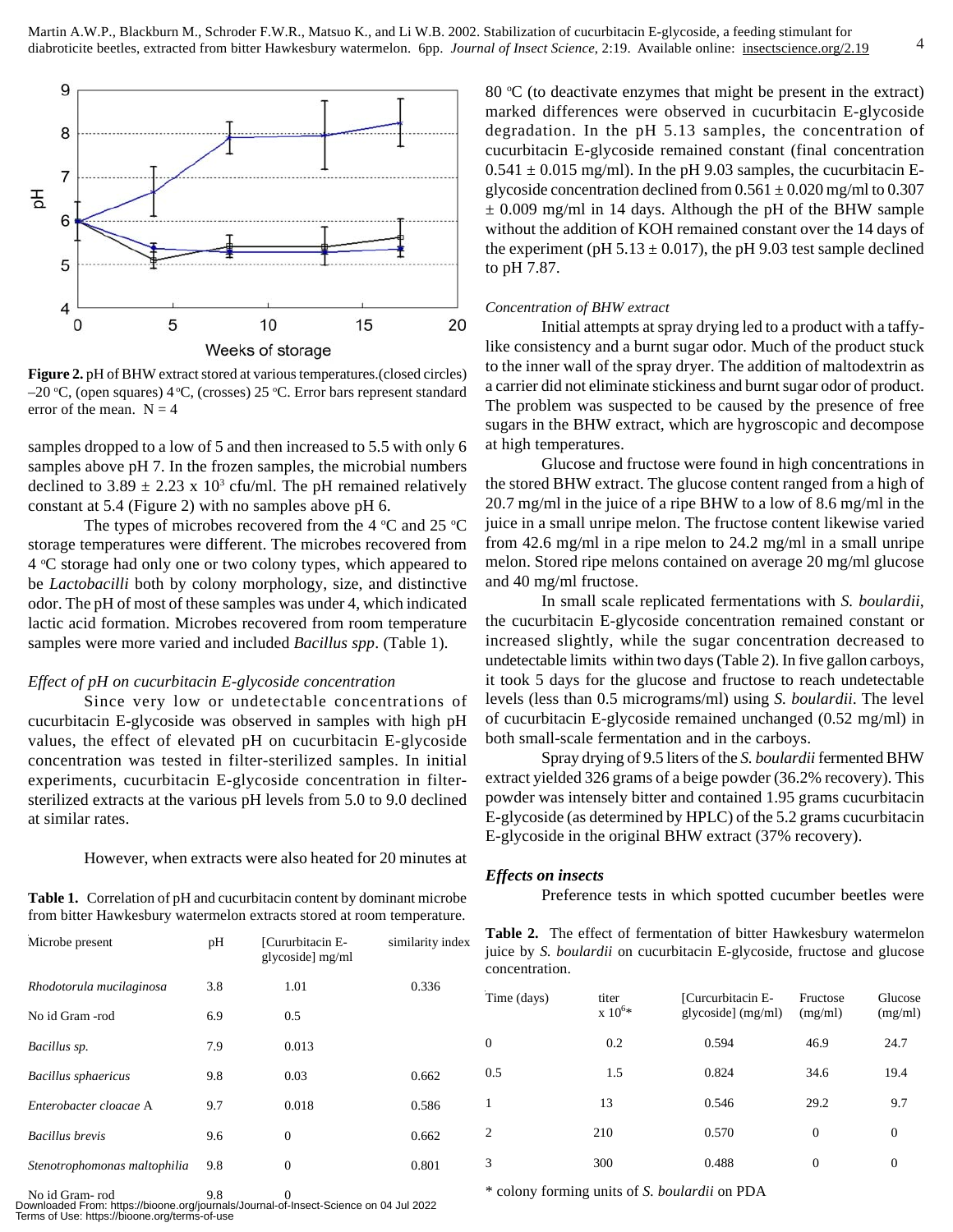exposed to paper disks treated with fresh extract, fermented extract, or water are shown in Figure 3. During each interval during the first 1.75 h observation period, the spotted cucumber beetles spent significantly more time on the disks treated with fermented BHW extract than either disks treated with fresh BHW extract or water. However by 2 h there were no differences in the number of visits of the beetles to the fresh or fermented extract. Spotted cucumber beetle visitations to the spray-dried product were greater than visitations to water control.



**Figure 3.** Response of spotted cucumber beetles adults to fresh and fermented BHW extract compared to controls. (crosses) control , (closed circles) fresh BHW extract, (open squares) fermented BHW extract. Error bars represent standard error of the mean. N=3.

In the field test there were no differences in numbers of dead spotted and striped cucumber beetles recovered from the blocks that were treated with the fresh or the fermented BHW extract  $+$ phloxine B over the course of the experiment. (Figure 4,  $t = 0.37$ , df  $= 11.9 P = 0.7182$ . Significantly more dead beetles were collected in the blocks treated with fresh BHW extract + phloxine B  $(t = 5.69)$ ,  $df = 13.1, P < 0.0001$ ) and fermented BHW extract + phloxine B (*t*)  $= 3.31$ , df  $= 6.73$ ,  $P = 0.0138$ ) than were collected from untreated control blocks. The dead beetles in the rows treated with BHW extract and phloxine B usually had red abdomens.

## **Discussion**

Cucurbitacin E-glycoside is a highly effective feeding stimulant for diabroticite beetles within the corn rootworm complex, that can serve as the basis for insecticidal bait formulations (Schroder *et al.*, 2001). The bitter Hawksbury watermelon serves as a rich natural source of cucurbitacin E-glycoside, however, steps must be taken to stabilize the active ingredient during processing and storage of BHW extracts.

Refrigeration or freezing (4  $\rm{°C}$  and -20  $\rm{°C}$ , respectively) slowed the rate of cucurbitacin degradation in crude BHW extracts compared with extracts stored at 25?C, but did not eliminate degradation. Whether frozen or refrigerated, after 17 weeks of storage only ca. 50 % of the cucurbitacin E-glycoside remained. At 25 °C, less than 10% cucurbitacin E- glycoside remained after 8 weeks.

Downloaded From: https://bioone.org/journals/Journal-of-Insect-Science on 04 Jul 2022 Terms of Use: https://bioone.org/terms-of-use

Microbial growth in extracts held at  $25^{\circ}$ C had a major, but apparently indirect, impact on cucurbitacin E-glycoside degradation. The dominant microbes that grew in BHW extracts at  $25^{\circ}$ C showed a strong tendency to raise the pH of the extracts to 9 or higher. It is known that aqueous alkali breaks down cucurbitacins by disrupting the ring structure (Lavie and Glotter, 1971), which would account for the lack of degradation products observed by HPLC.

In experiments designed to isolate the effect of pH on cucurbitacin E-glycoside stability, the pH of filter-sterilized BHW extract was raised by the addition of KOH. In these experiments cucurbitacin E-glycoside in sterile extracts declined at similar rates regardless of whether the pH was 5.5 (the initial pH) or 9.0. However, when similar experiments were conducted with heat treated  $(80 °C)$ for 30 minutes) extracts, the cucurbitacin E-glycoside decreased by ca. 45% over a 2 week period at pH 9.0, while heat-treated extract left at the original pH of 5.13 retained over 96% of the original cucurbitacin E-glycoside content. A likely explanation for preservation of cucurbitacin E-glycoside after heating is that the heat treatment inactivates one or more enzymes present in extracts that can degrade cucurbitacin E-glycoside.

Enzymatic inactivation of cucurbitacin may explain the slow decline in concentration of cucurbitacin in BHW extracts stored at  $4 \,^{\circ}\text{C}$  and -20  $^{\circ}\text{C}$ , where the pH of the extracts remained low over time.Although the number of microbes recovered from extracts stored at 4 °C was similar to microbes recovered from extracts stored at 25 °C, but the types of microbes were different. Freezing the extracts at -20 °C did not protect cucurbitacin E-glycoside any better than refrigeration at  $4 °C$ , suggesting an additional mechanism for degradation, perhaps enzymatic. Because BHW extracts were not filter-sterilized before storage, it is not clear whether the enzyme(s) responsible are of plant or microbial origin (Maatooq *et al.*, 1995).

While elevated pH due to microbial growth could be controlled by the addition of antimicrobial compounds (Deak and Beuchat, 1996), this would not slow the apparent enzymatic degradation of cucurbitacin E-glycoside. Heat treatment of BHW extract at 80 °C for 30 minutes effectively controled both degradation processes.



**Figure 4.** Number of dead diabroticite beetles collected from 3 meter rows on cucumbers sprayed with a combination of fresh (open squares) or fermented (closed circles) BHW extract with phloxine B compared to controls (crosses). N=4.